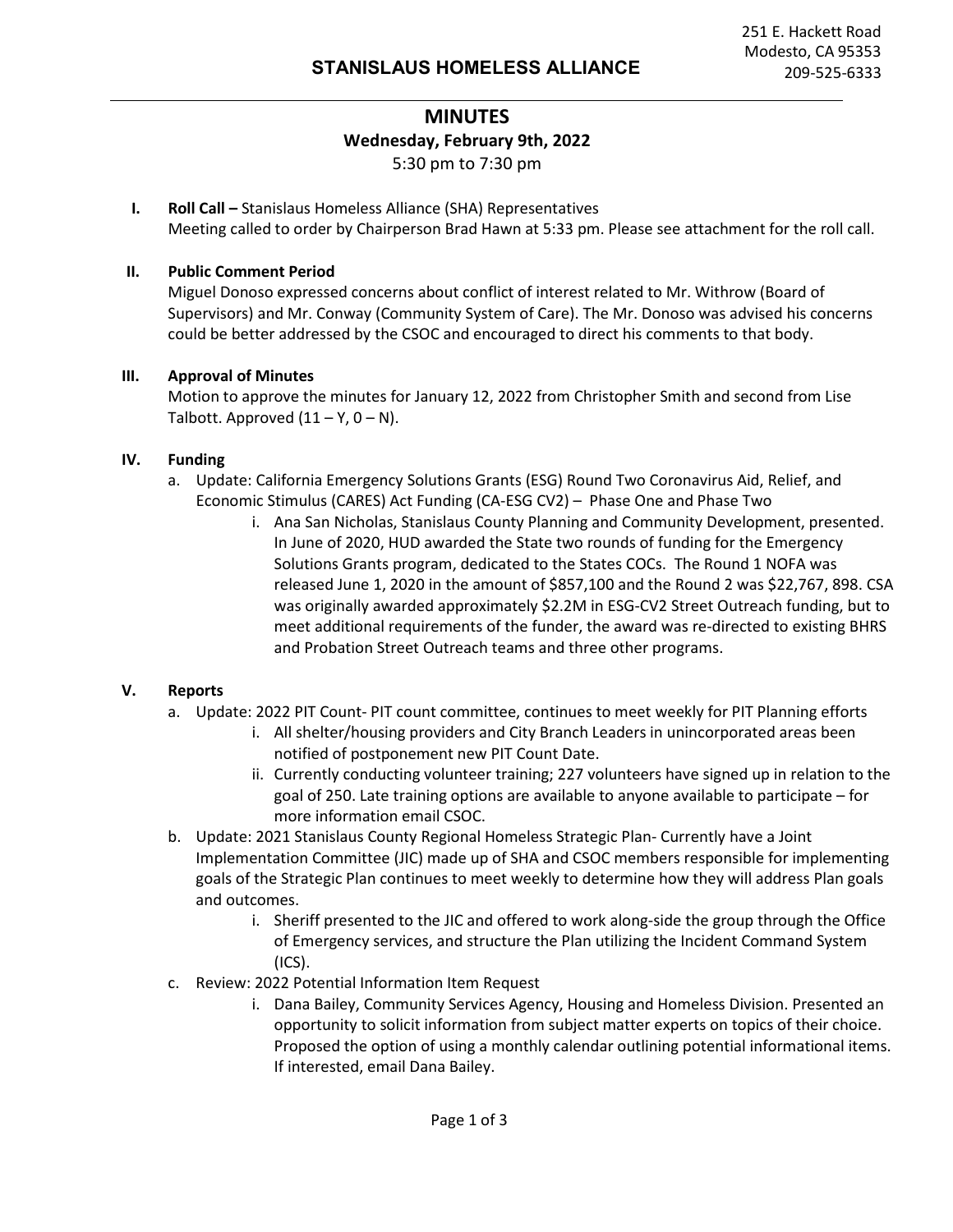#### **VI. SHA General Membership Announcements**

#### **Oakdale:** No Update

**Modesto:** Jessica Hill with the City of Modesto**,** Camp to Home update: four individuals have been permanently housed, bringing the total number housed to ten. Currently working with eight additional members, to get them permanently housed. There are three more employers, who would like to partner with Camp to Home. A HomeKey application has been submitted for 1208 9<sup>th</sup> Street, for fourteen units of permanent supportive housing for Youth. A second application was approved for 112 James Street; this includes seven units for permanent supportive housing for Behavioral Health Clients.

#### **Ceres:** No update

**Regional Housing Authority:** Barbara Kauss will be stepping down, and will be replaced by Jim Kruse.

**Riverbank:** Central Valley Community Resources working with the City of Riverbank, Ward Villas, Low Income housing, first HomeKey pre application consultation.

#### **Patterson:** No Updates

**Stanislaus County:** DA and SO working together to come up with a resolution for individuals who will not accept the services offered.

**Waterford**: No Updates

**VII. Adjournment** 

Meeting adjourned at 6:28 pm.

## **Regular Meeting: Wednesday, March 9, 2022 from 5:30 pm to 7:30 pm Location: TBD**

#### **Parking Lot - Future Action/Discussion/Informational Items**

- Kansas House
- CARE 2.0